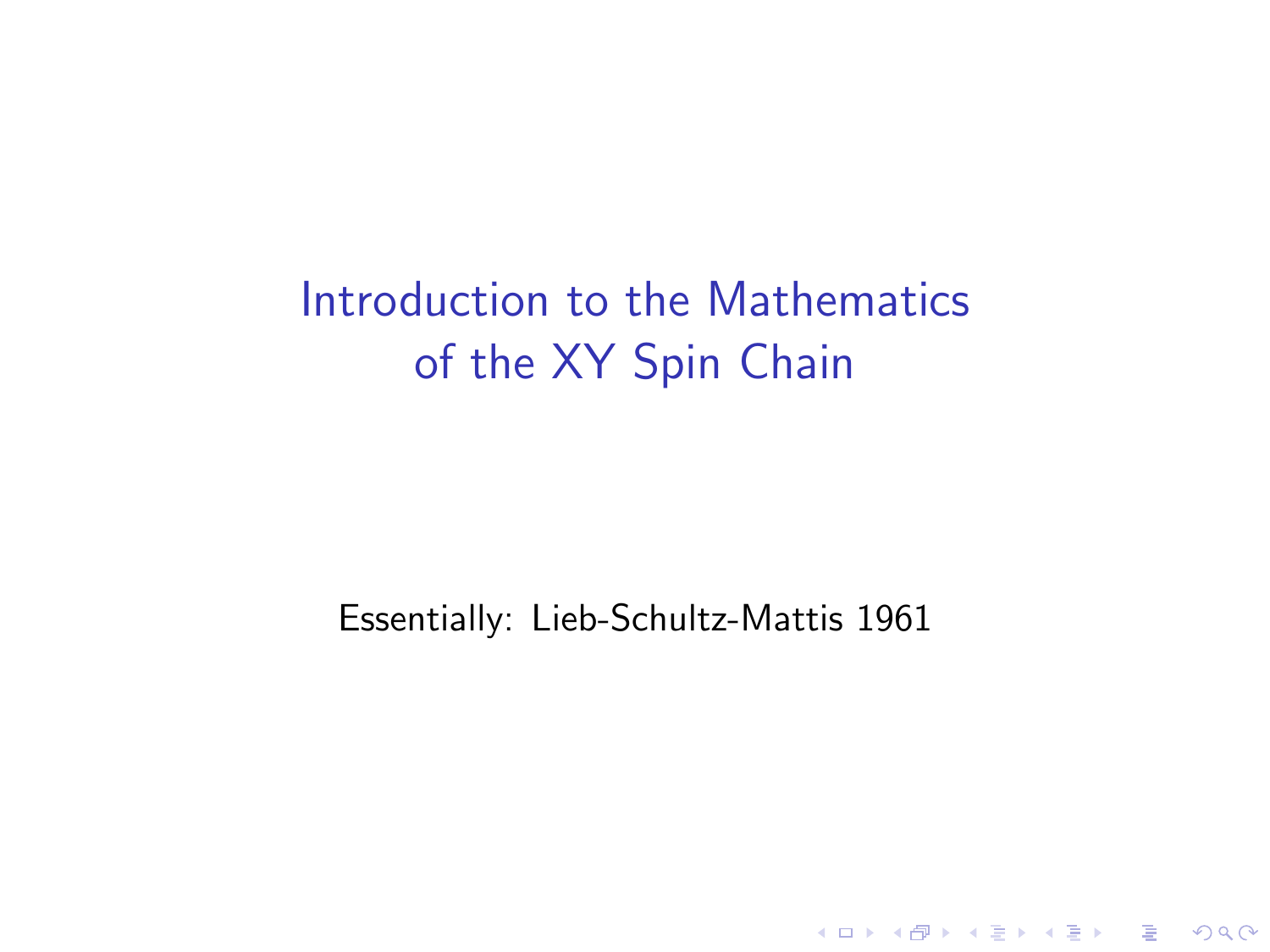The isotropic XY spin chain in transversal field:

$$
H = -\sum_{j=1}^{n-1} \mu_j (\sigma_j^X \sigma_{j+1}^X + \sigma_j^Y \sigma_{j+1}^Y) - \sum_{j=1}^n \nu_j \sigma_j^Z
$$
  

$$
\mathcal{H} = \bigotimes_{j=1}^n \mathbb{C}^2, \quad \dim \mathcal{H} = 2^n
$$
  

$$
\sigma^X = \begin{pmatrix} 0 & 1 \\ 1 & 0 \end{pmatrix}, \quad \sigma^Y = \begin{pmatrix} 0 & -i \\ i & 0 \end{pmatrix}, \quad \sigma^Z = \begin{pmatrix} 1 & 0 \\ 0 & -1 \end{pmatrix}
$$

Variable coefficients:  $\nu_i \in \mathbb{R}, \quad \mu_i \in \mathbb{R} \setminus \{0\}$ 

KOX KOX KEX KEX E 1990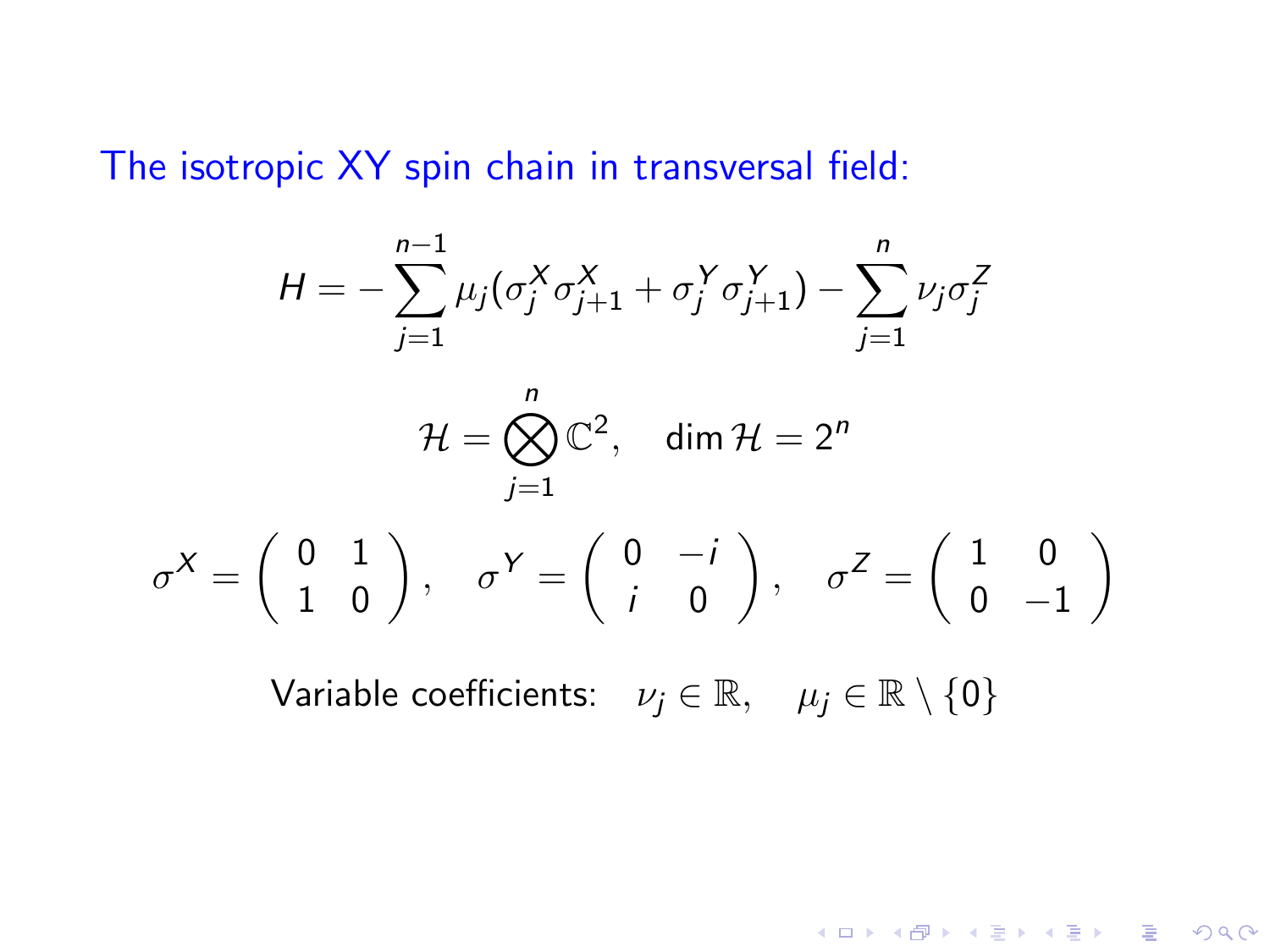Spin lowering and spin raising operators:

$$
a := \frac{1}{2}(\sigma^X - i\sigma^Y) = \begin{pmatrix} 0 & 0 \\ 1 & 0 \end{pmatrix}
$$

$$
a^* := \frac{1}{2}(\sigma^X + i\sigma^Y) = \begin{pmatrix} 0 & 1 \\ 0 & 0 \end{pmatrix}
$$

$$
a^*a = \begin{pmatrix} 1 & 0 \\ 0 & 0 \end{pmatrix}, \quad aa^* = \begin{pmatrix} 0 & 0 \\ 0 & 1 \end{pmatrix}
$$

Commutation relations:

$$
[a_j, a_k^*] = [a_j, a_k] = 0, \quad j \neq k
$$

$$
\{a_j, a_j^*\} = 1, \quad a_j^2 = (a_j^*)^2 = 0
$$

K ロ ▶ K @ ▶ K 할 ▶ K 할 ▶ ... 할 ... 9 Q Q ·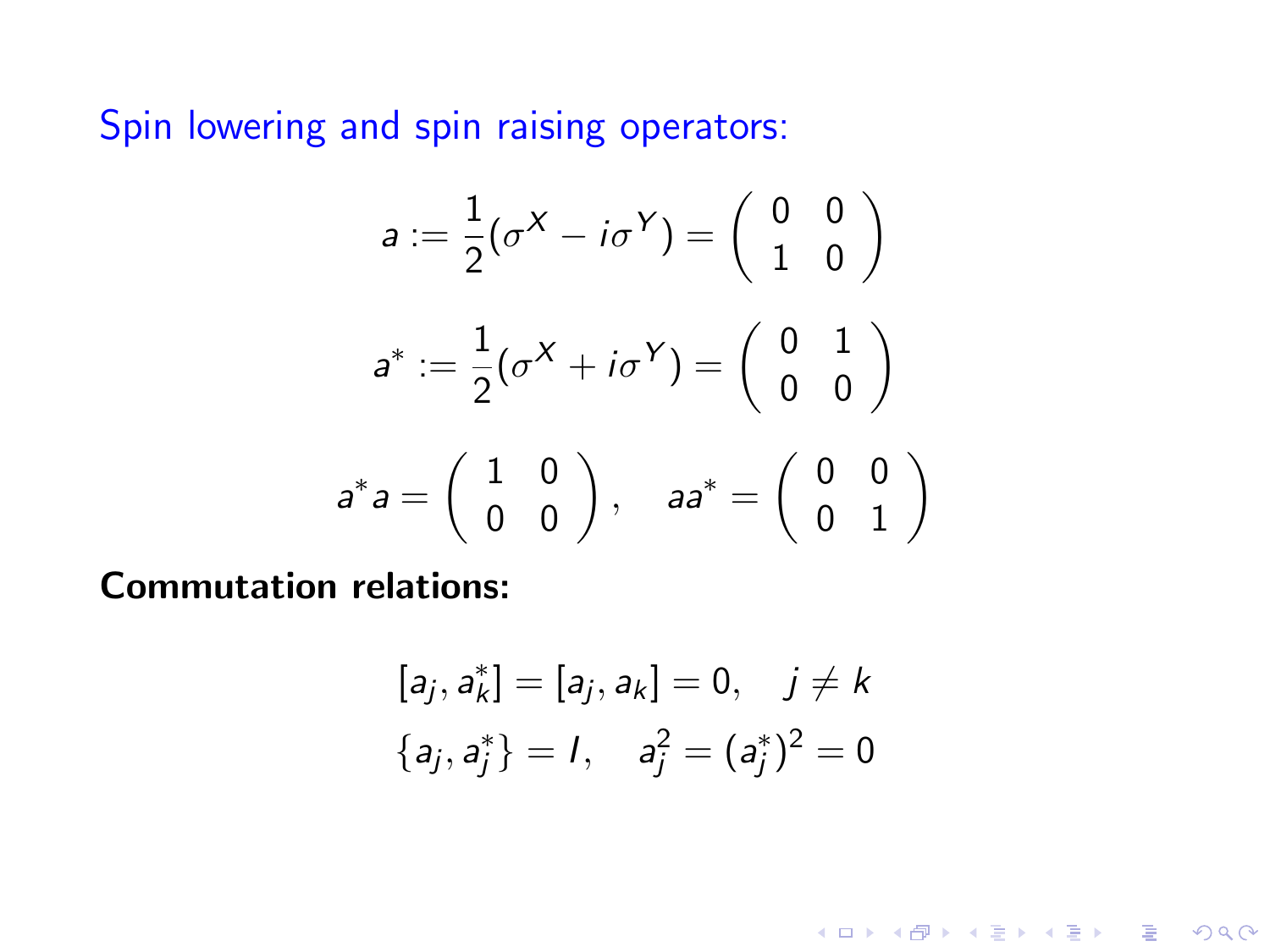Particle number preservation:

$$
H=-2\sum_{j=1}^{n-1}\mu_j(a_j^*a_{j+1}+a_{j+1}^*a_j)-\sum_{j=1}^n\nu_j(2a_j^*a_j-I)
$$

Thus H preserves "particle number" (number of up-spins and down-spins, respectively):

$$
e_0:=\binom{0}{1},\quad e_1:=\binom{1}{0}
$$

Product basis:  $e_\alpha:=e_{\alpha_1}\otimes\ldots\otimes e_{\alpha_n},\ \alpha\in\{0,1\}^n$ 

$$
\mathcal{H}_k := \text{span} \left\{ e_\alpha : \# \{ j : \alpha_j = 1 \} = k \right\}
$$

**KORK ERKER ADE YOUR** 

 $\implies$   $\mathcal{H}_k$  invariant under H for all  $0 \leq k \leq n$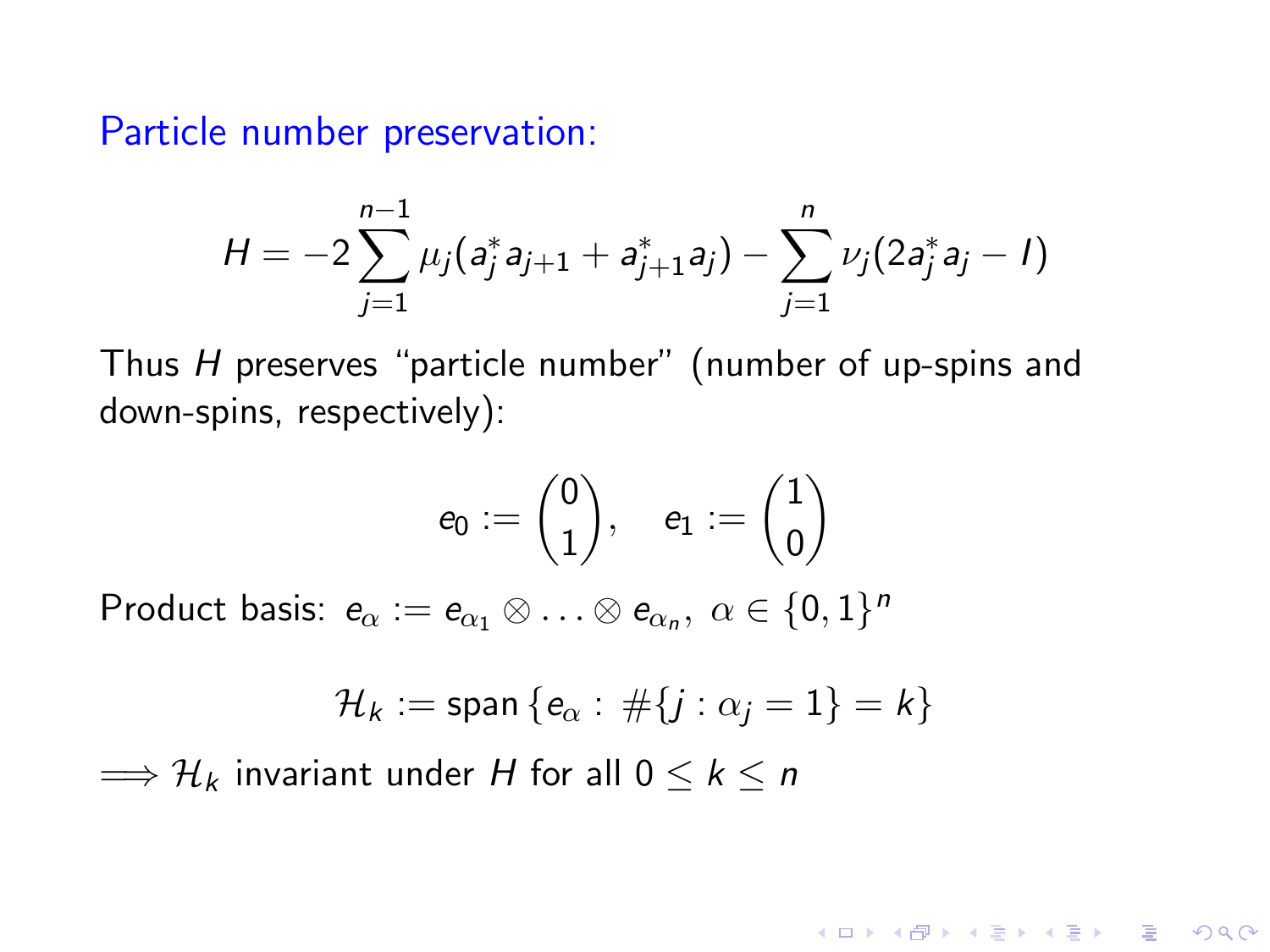Jordan-Wigner transform:

$$
c_1 := a_1, \quad c_j := \sigma_1^Z \dots \sigma_{j-1}^Z a_j, \quad j = 2, \dots, n
$$

Canonical anti-commutation relations (CAR):

$$
\{c_j,c_k^*\}=\delta_{jk}I,\quad \{c_j,c_k\}=\{c_j^*,c_k^*\}=0
$$

K ロ ▶ K @ ▶ K 할 ▶ K 할 ▶ | 할 | © 9 Q @

- $\triangleright$  Good: "Fermionic creation and annihilation operators"
- $\triangleright$  Not so good:  $c_i$  non-local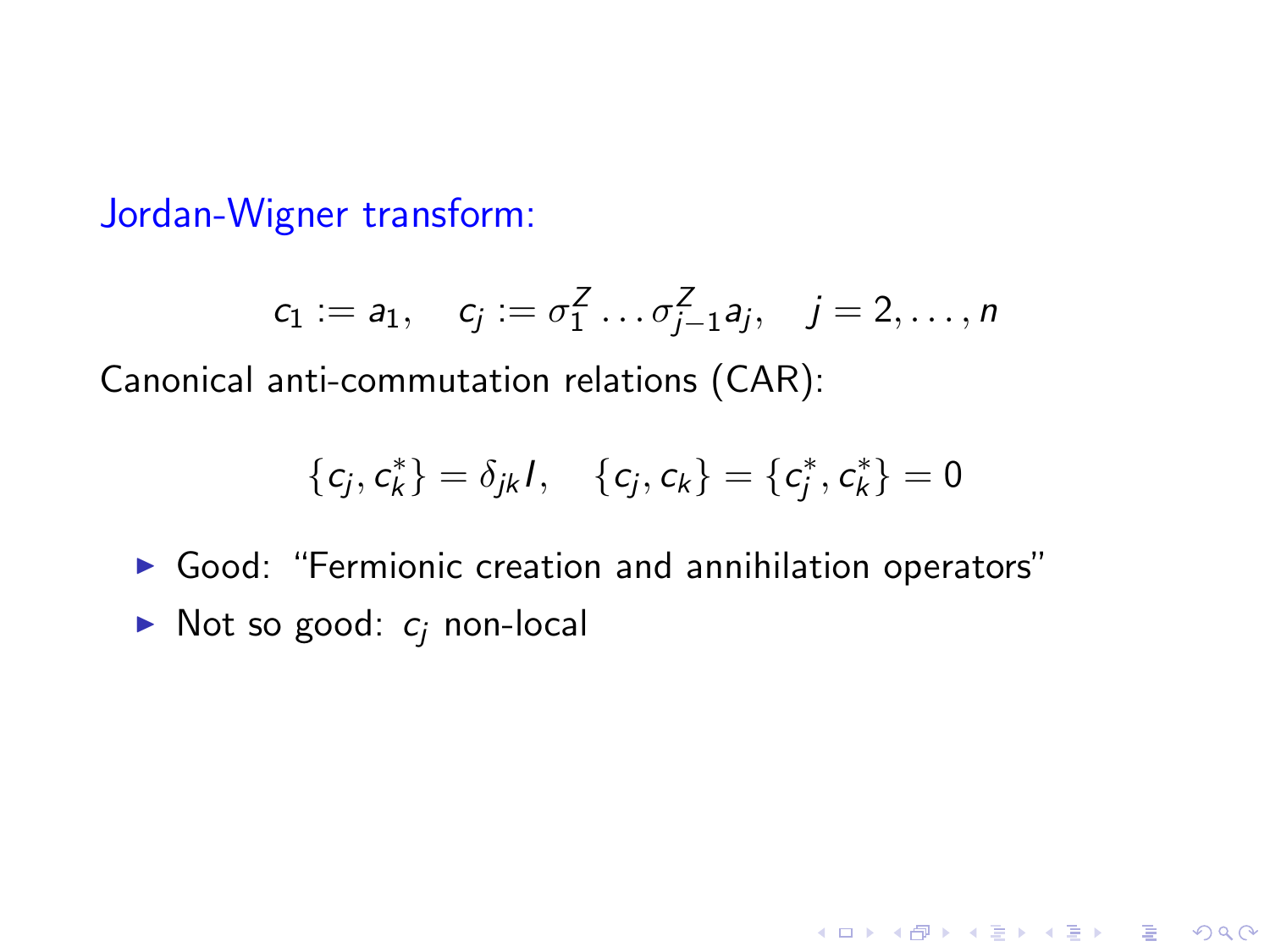Fermionic represenation of H:

$$
H = 2 \sum_{j=1}^{n-1} \mu_j (c_j^* c_{j+1} + c_{j+1}^* c_j) - \sum_{j=1}^n \nu_j (2c_j^* c_j - I)
$$
  

$$
= 2 (c_1^*, \ldots, c_n^*) M \begin{pmatrix} c_1 \\ \vdots \\ c_n \end{pmatrix} + E_0 I
$$
  

$$
E_0 := \sum_j \nu_j, \quad M := \begin{pmatrix} -\nu_1 & \mu_1 \\ \mu_1 & -\nu_2 & \vdots \\ \vdots & \vdots & \vdots \\ \mu_{n-1} & -\nu_n \end{pmatrix}
$$

 $M$  effective one-particle Hamiltonian, acting on  $n$ -dimensional space.

**K ロ ▶ K 레 ▶ K 코 ▶ K 코 ▶ 『코』 ◆ 9 Q @**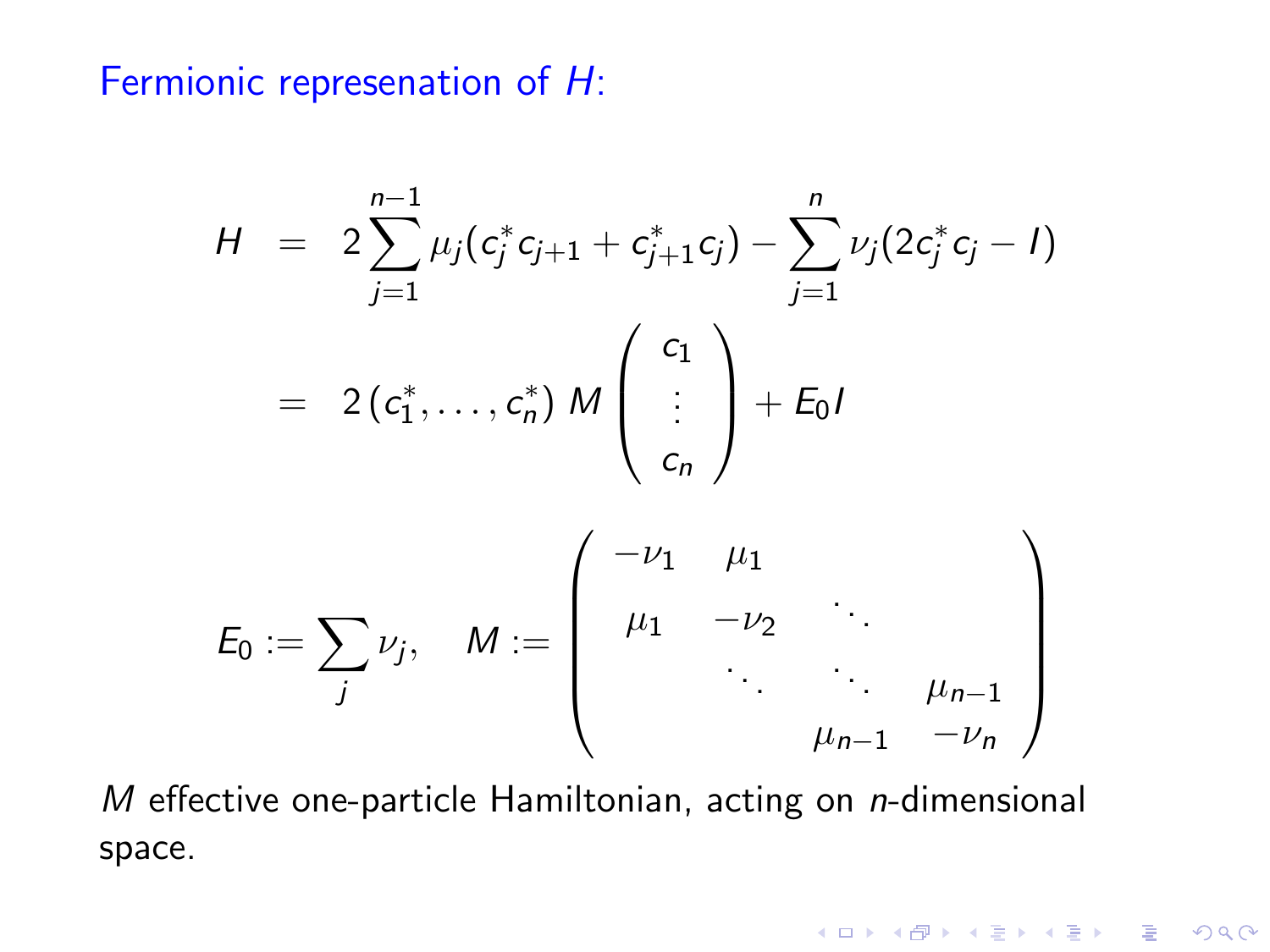### Bogolubov transformation:

M real symmetric, so there exists orthogonal  $U$  such that

$$
U M U^t = \Lambda = \text{ diag}(\lambda_j)
$$

Let

$$
\left(\begin{array}{c}b_1\\ \vdots\\ b_n\end{array}\right):=U\left(\begin{array}{c}c_1\\ \vdots\\ c_n\end{array}\right)
$$

 $\Longrightarrow$   $\{b_j\}_{j=1}^n$  satisfy CAR and

$$
H=2\sum_{j=1}^n\lambda_jb_j^*b_j+E_0I
$$

K ロ ▶ K @ ▶ K 할 > K 할 > 1 할 > 1 이익어

Free Fermion system!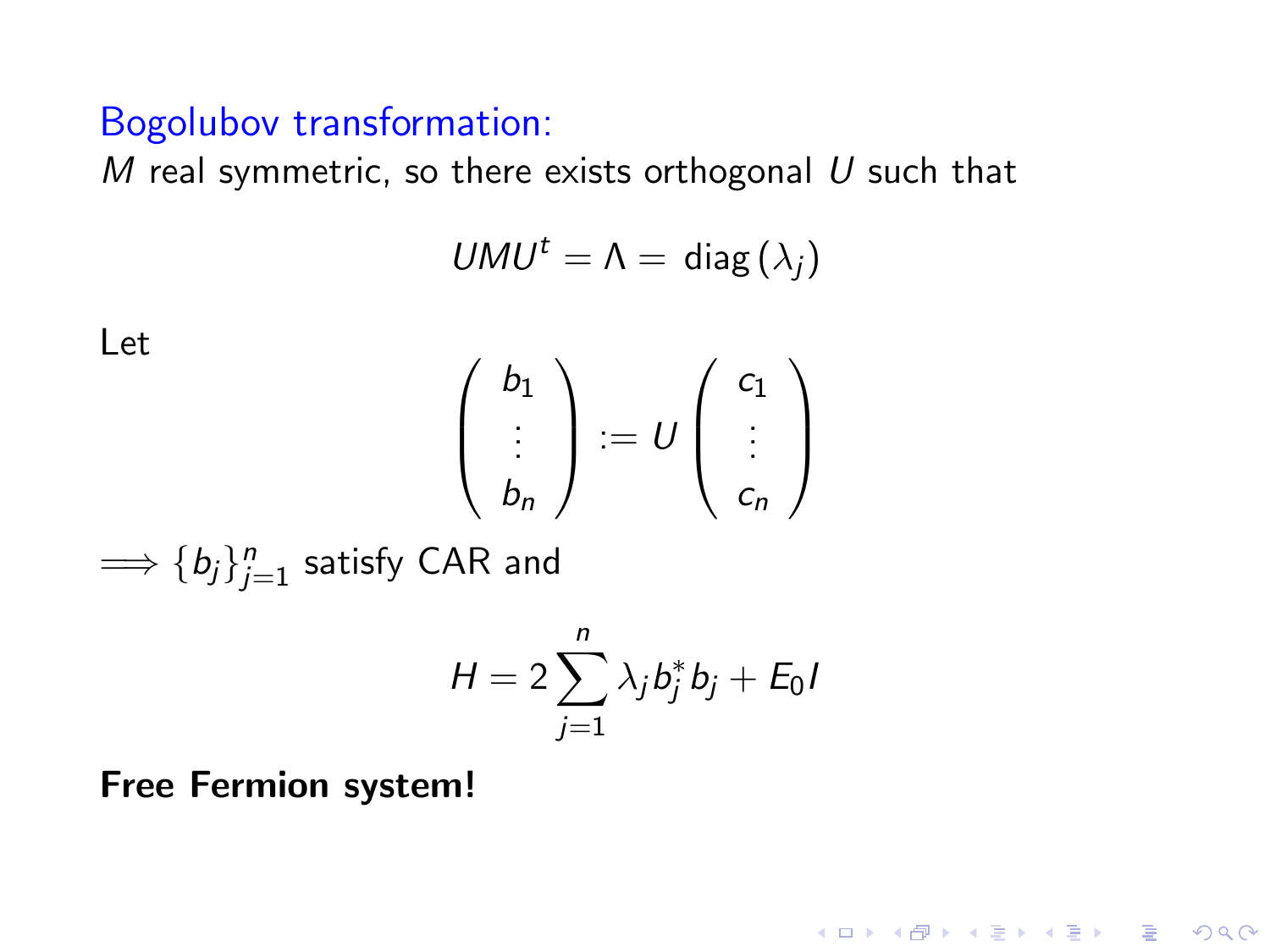## Properties of the Fermionic operators  $\{b_j\}_{j=1}^n$ :

- $\blacktriangleright$   $b_j^*b_j$ ,  $j = 1, \ldots, n$ , pairwise commuting orthogonal projections
- $N = \bigcap_{j=1}^n \ker (b_j^* b_j) = \bigcap_{j=1}^n \ker (b_j)$  one-dimensional. Pick normalized  $\Omega \in \mathcal{N}$  ("vacuum state").

$$
\blacktriangleright \psi_{\alpha} := (b_1^*)^{\alpha_1} \dots (b_n^*)^{\alpha_n} \Omega, \, \alpha \in \{0,1\}^n \text{ form ONB of } \mathcal{H}.
$$

All  $\psi_{\alpha}$  are eigenvectors of each  $b_j^*b_j$ :

$$
b_j^* b_j \psi_\alpha = \left\{ \begin{array}{ll} 0 & \text{if } \alpha_j = 0 \\ 1 & \text{if } \alpha_j = 1 \end{array} \right.
$$

**KORKAR KERKER E VOOR**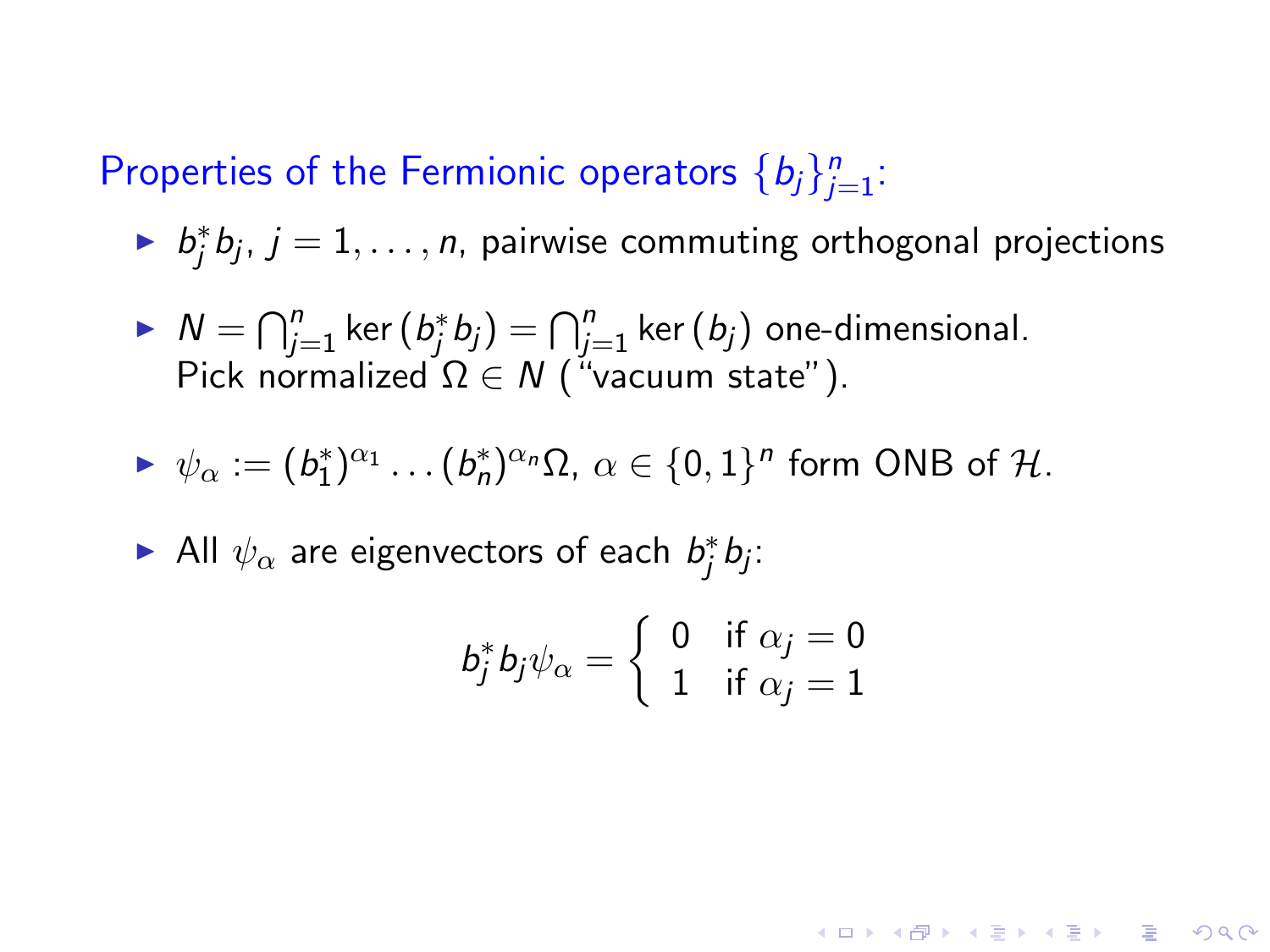### Eigenvectors and eigenvalues of H:

All  $\psi_{\alpha}$  are also eigenvectors of H:

$$
H\psi_{\alpha} = \left(2\sum_{j:\alpha_j=1}\lambda_j + E_0\right)\psi_{\alpha}
$$

$$
\sigma(H) = \left\{2\sum_{j:\alpha_j=1}\lambda_j + E_0: \ \alpha \in \{0,1\}^n\right\}
$$

Ground state energy:

$$
2\sum_{j=1}^n \min\{0,\lambda_j\}+E_0
$$

non-degenerate  $\iff \lambda_j \neq 0$  for all j

**K ロ ▶ K @ ▶ K 할 X X 할 X 및 할 X X Q Q O**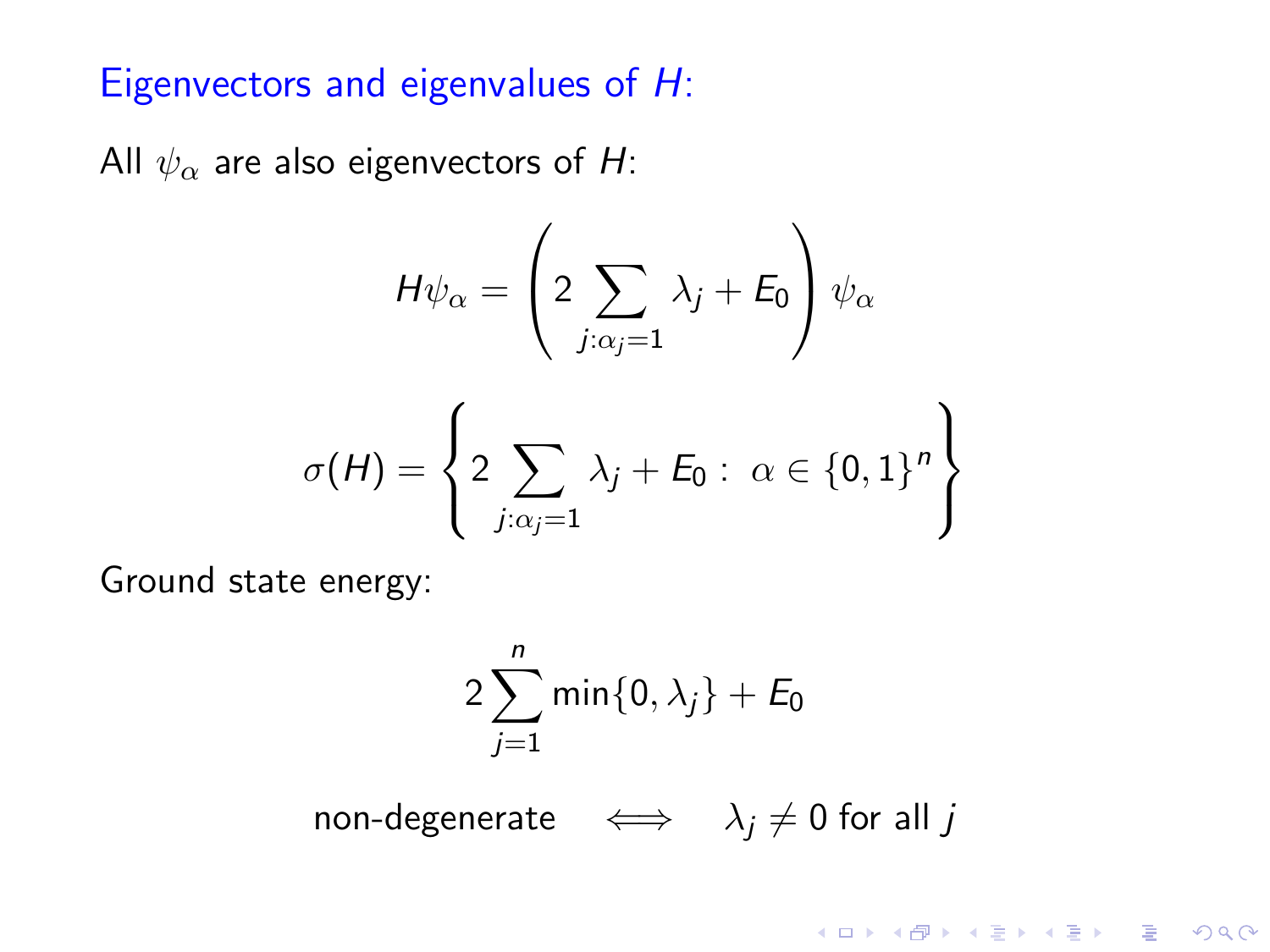Finding eigenvalues and eigenvectors of H has been reduced to finding eigenvalues and eigenvectors of

$$
M := \left(\begin{array}{cccc} -\nu_1 & \mu_1 & & & \\ \mu_1 & -\nu_2 & \ddots & & \\ & \ddots & \ddots & \mu_{n-1} \\ & & \mu_{n-1} & -\nu_n \end{array}\right)
$$

Lieb, Schultz, Mattis:

$$
\nu_j = \nu, \quad \mu_j = \mu
$$

K ロ ▶ K @ ▶ K 할 > K 할 > 1 할 > 1 이익어

Exactly solvable!

In general: Dimension of Hilbert space reduced from  $2^n$  to n.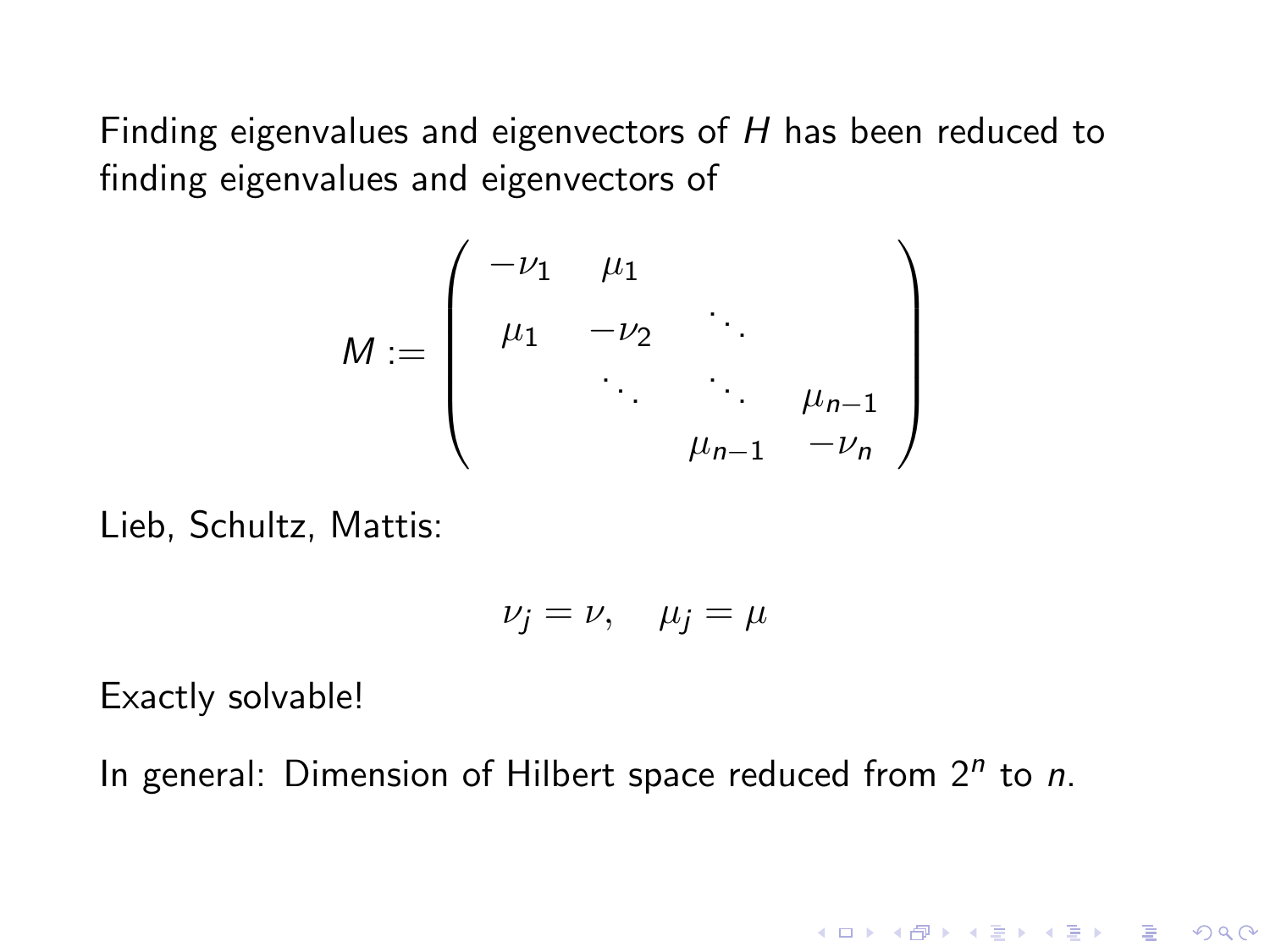Heisenberg dynamics under H:

$$
\tau_t(A) := e^{itH} A e^{-itH} \quad \text{for } A \in B(\mathcal{H})
$$

Lemma

$$
\tau_t(b_k) = e^{-2it\lambda_k}b_k, \quad \tau_t(b_k^*) = e^{2it\lambda_k}b_k^*
$$

Proof.

$$
\frac{d}{dt}\tau_t(b_k) = -i\tau_t([b_k, H])
$$
\n
$$
= -2i \sum_j \lambda_j \tau_t([b_k, b_\ell^* b_\ell])
$$
\n
$$
= -2i \lambda_k \tau_t([b_k, b_k^* b_k]) = -2i \lambda_k \tau_t(b_k)
$$

Also:  $\tau_0(b_k)=b_k$ . Unique solution:  $\tau_t(b_k)=e^{-2it\lambda_k}b_k$